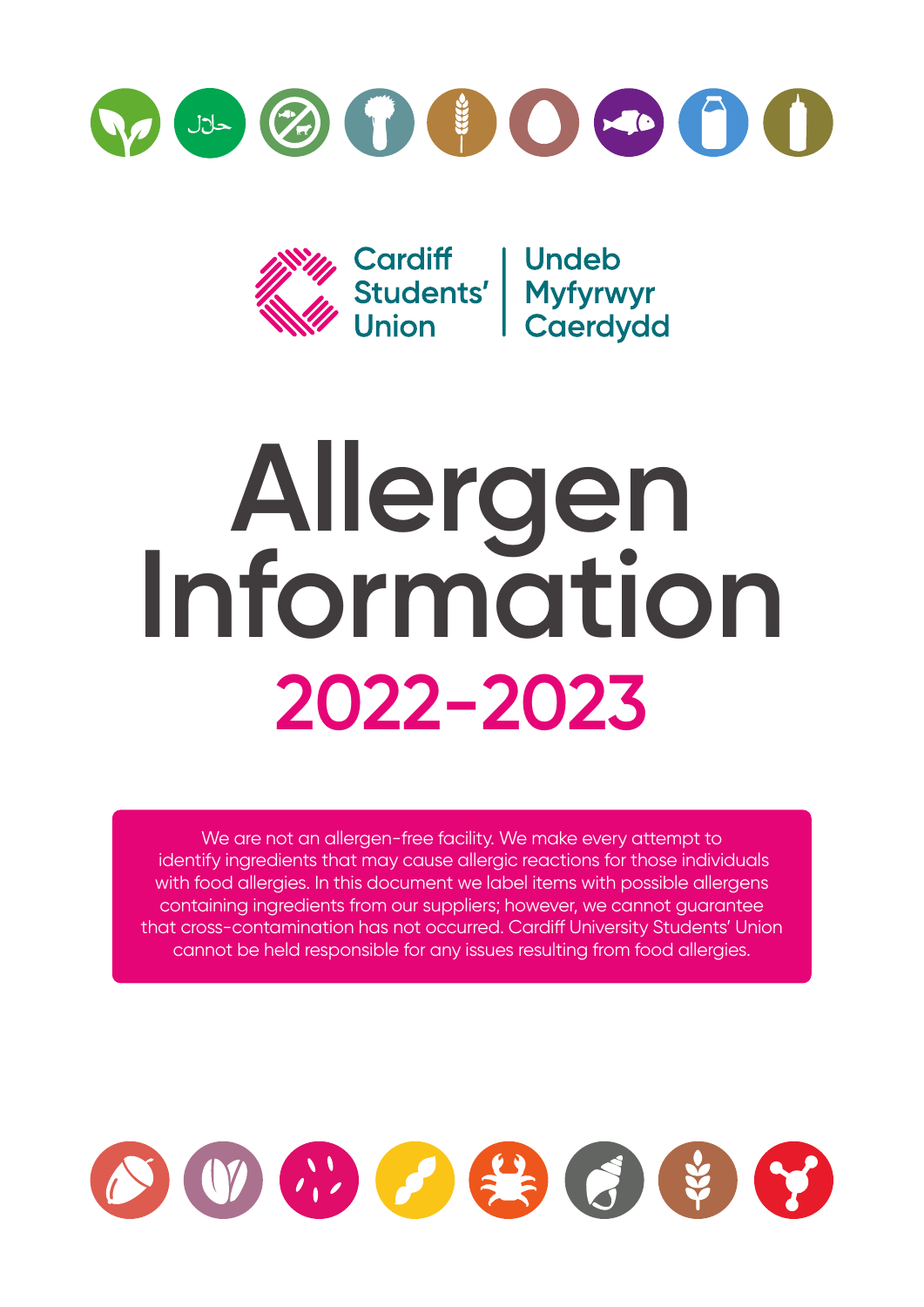| KEY:                                                                                                                                                                                                              |            |           |             |              |        |      |       |   |           |                |                |        |      |                  |           |      |           |
|-------------------------------------------------------------------------------------------------------------------------------------------------------------------------------------------------------------------|------------|-----------|-------------|--------------|--------|------|-------|---|-----------|----------------|----------------|--------|------|------------------|-----------|------|-----------|
| Suitable for                                                                                                                                                                                                      |            |           |             |              |        |      |       |   |           |                | <b>THE TAF</b> |        |      |                  |           |      |           |
| Contains                                                                                                                                                                                                          |            |           |             |              |        |      |       |   |           |                |                |        |      |                  |           |      |           |
| May contain                                                                                                                                                                                                       |            |           |             |              |        |      |       |   |           |                |                |        |      |                  |           |      |           |
|                                                                                                                                                                                                                   | Vegetarian |           |             |              |        |      |       |   |           |                |                |        |      | Crustaceans      |           |      |           |
| <b>Name of Dish</b>                                                                                                                                                                                               |            | Vegan     | <u>Tala</u> | Celery       | Gluten | Eggs | Fish  |   | Mustard   | Nuts           | Peanuts        | Sesame | Soya |                  | Molluscs  | aiqu | Sulphites |
| <b>Breakfast</b>                                                                                                                                                                                                  | v          | VG        | Н           | c            | G      | Е    | F     | M | <b>MU</b> | N              | PN             | s      | SO   | CR               | MO        | LU   | SU        |
| <b>Taf Breakfast</b><br>The Big Brunch                                                                                                                                                                            |            |           |             |              |        |      |       |   |           |                |                |        |      |                  |           |      |           |
| Vegan Breakfast                                                                                                                                                                                                   |            |           |             |              |        |      |       |   |           |                |                |        |      |                  |           |      |           |
| <b>Burgers</b><br>Classic Beef Burger                                                                                                                                                                             | v          | VG        | н           | c            | G      | E.   | F     | М | <b>MU</b> | N              | PN             | s      | so   | CR               | <b>MO</b> | LU   | SU        |
| Buttermilk Chicken Burger                                                                                                                                                                                         |            |           |             |              |        |      |       |   |           |                |                |        |      |                  |           |      |           |
| Butternut Squash Quinoa Burger<br>The Veganburg                                                                                                                                                                   |            |           |             |              |        |      |       |   |           |                |                |        |      |                  |           |      |           |
| Union Chicken Burger                                                                                                                                                                                              |            |           |             |              |        |      |       |   |           |                |                |        |      |                  |           |      |           |
| Union Beef Burger                                                                                                                                                                                                 |            |           |             |              |        |      |       |   |           |                |                |        |      |                  |           |      |           |
| Pizza<br>Garlic Pizza Bread                                                                                                                                                                                       | V          | VG        | н           | c            | G      | E.   | F     | M | <b>MU</b> | N              | PN             | s      | so   | CR               | MO        | LU   | SU        |
| Margherita Pizza                                                                                                                                                                                                  |            |           |             |              |        |      |       |   |           |                |                |        |      |                  |           |      |           |
| Vegan Pizza                                                                                                                                                                                                       |            |           |             |              |        |      |       |   |           |                |                |        |      |                  |           |      |           |
| <b>BBQ Chicken Pizza</b><br>Meat Feast Pizza                                                                                                                                                                      |            |           |             |              |        |      |       |   |           |                |                |        |      |                  |           |      |           |
| Pepperoni Pizza                                                                                                                                                                                                   |            |           |             |              |        |      |       |   |           |                |                |        |      |                  |           |      |           |
| <b>Mains</b>                                                                                                                                                                                                      | v          | VG        | н           | c            | G      | E    | F     | М | <b>MU</b> | N              | PN             | s      | so   | CR               | MO        | LU   | <b>SU</b> |
| <b>Fish Cakes</b><br>Mushroom Rissoto                                                                                                                                                                             |            |           |             |              |        |      |       |   |           |                |                |        |      |                  |           |      |           |
| The wraps                                                                                                                                                                                                         | V          | VG        | н           | c            | G      | E    | F     | M | <b>MU</b> | N              | PN             | s      | so   | CR               | MO        | LU   | SU        |
| <b>SF Chicken Wrap</b><br>Tuna Cucumber Wrap                                                                                                                                                                      |            |           |             |              |        |      |       |   |           |                |                |        |      |                  |           |      |           |
| Pakora Salad Wrap                                                                                                                                                                                                 |            |           |             |              |        |      |       |   |           |                |                |        |      |                  |           |      |           |
| <b>Dirty Fries</b>                                                                                                                                                                                                | v          | VG        | н           | c            | G      | E.   | F.    | М | <b>MU</b> | N              | PN             | s      | so   | CR               | MO        | LU   | SU        |
| <b>BBQ Chicken</b><br>Pizza                                                                                                                                                                                       |            |           |             |              |        |      |       |   |           |                |                |        |      |                  |           |      |           |
| Pulled Oomph                                                                                                                                                                                                      |            |           |             |              |        |      |       |   |           |                |                |        |      |                  |           |      |           |
| Mac & Cheese<br>Bacon                                                                                                                                                                                             |            |           |             |              |        |      |       |   |           |                |                |        |      |                  |           |      |           |
| <b>Salads</b>                                                                                                                                                                                                     | v          | VG        | н           | c            | G      | Е    | F     | M | <b>MU</b> | N              | PN             | s      | so   | CR               | MO        | LU   | SU        |
| Caesar                                                                                                                                                                                                            |            |           |             |              |        |      |       |   |           |                |                |        |      |                  |           |      |           |
| Falafel<br>Greek                                                                                                                                                                                                  |            |           |             |              |        |      |       |   |           |                |                |        |      |                  |           |      |           |
| Chicken & Avocado                                                                                                                                                                                                 |            |           |             |              |        |      |       |   |           |                |                |        |      |                  |           |      |           |
| Tuna                                                                                                                                                                                                              |            |           |             |              |        |      |       |   |           |                |                |        |      |                  |           |      |           |
| <b>Snacks &amp; Sides</b><br>Nachos                                                                                                                                                                               | v          | <b>VG</b> | <b>H</b>    | $\mathbf{C}$ | G      |      | E F M |   | MU        | $\blacksquare$ | <b>PN</b>      |        |      | S SO CR MO LU SU |           |      |           |
| Cauliflower Wings                                                                                                                                                                                                 |            |           |             |              |        |      |       |   |           |                |                |        |      |                  |           |      |           |
| Onion Bhajis<br>Chicken Goujons                                                                                                                                                                                   |            |           |             |              |        |      |       |   |           |                |                |        |      |                  |           |      |           |
| SF Chicken Strips                                                                                                                                                                                                 |            |           |             |              |        |      |       |   |           |                |                |        |      |                  |           |      |           |
| Cream Cheese Jalapenos                                                                                                                                                                                            |            |           |             |              |        |      |       |   |           |                |                |        |      |                  |           |      |           |
| Halloumi Sticks<br>Onion Rings                                                                                                                                                                                    |            |           |             |              |        |      |       |   |           |                |                |        |      |                  |           |      |           |
| Chips                                                                                                                                                                                                             |            |           |             |              |        |      |       |   |           |                |                |        |      |                  |           |      |           |
| Garlic Bread<br><b>Sweet Potato Fries</b>                                                                                                                                                                         |            |           |             |              |        |      |       |   |           |                |                |        |      |                  |           |      |           |
| Chips Beans & Cheese                                                                                                                                                                                              |            |           |             |              |        |      |       |   |           |                |                |        |      |                  |           |      |           |
| <b>Desserts</b>                                                                                                                                                                                                   | v          | VG        | н           | c            | G      | E.   | F     | M | <b>MU</b> | N              | <b>PN</b>      | S.     | SO   |                  | CR MO LU  |      | SU        |
| Chocolate Fudge Cake<br>Belgian Waffle                                                                                                                                                                            |            |           |             |              |        |      |       |   |           |                |                |        |      |                  |           |      |           |
| Vegan Salted Caramel Cake                                                                                                                                                                                         |            |           |             |              |        |      |       |   |           |                |                |        |      |                  |           |      |           |
| Coconut Sorbet                                                                                                                                                                                                    |            |           |             |              |        |      |       |   |           |                |                |        |      |                  |           |      |           |
| <b>Weekly Specials</b><br>Lamb Burger                                                                                                                                                                             | V          | VG        | н           | c            | G      | E.   | F     | M | <b>MU</b> | N              | PN             | S      | so   |                  | CR MO     | LU   | <b>SU</b> |
| Chicken Club Sandwhich                                                                                                                                                                                            |            |           |             |              |        |      |       |   |           |                |                |        |      |                  |           |      |           |
| Chocolate Fondant                                                                                                                                                                                                 |            |           |             |              |        |      |       |   |           |                |                |        |      |                  |           |      |           |
| SF Chicken Burger<br>Ham Egg & Chips                                                                                                                                                                              |            |           |             |              |        |      |       |   |           |                |                |        |      |                  |           |      |           |
| Jam Sponge Pudding                                                                                                                                                                                                |            |           |             |              |        |      |       |   |           |                |                |        |      |                  |           |      |           |
|                                                                                                                                                                                                                   |            |           |             |              |        |      |       |   |           |                |                |        |      |                  |           |      |           |
|                                                                                                                                                                                                                   |            |           |             |              |        |      |       |   |           |                |                |        |      |                  |           |      |           |
|                                                                                                                                                                                                                   |            |           |             |              |        |      |       |   |           |                |                |        |      |                  |           |      |           |
|                                                                                                                                                                                                                   |            |           |             |              |        |      |       |   |           |                |                |        |      |                  |           |      |           |
|                                                                                                                                                                                                                   |            |           |             |              |        |      |       |   |           |                |                |        |      |                  |           |      |           |
|                                                                                                                                                                                                                   |            |           |             |              |        |      |       |   |           |                |                |        |      |                  |           |      |           |
| Sriracha Chicken Burger<br>Beef & Steak Pie<br><b>Baked Vanilla Cheesecake</b><br>Halloumi Burger<br>Fishfinger Sandwhich<br>White Chocolate & Rasberry Cookie<br>0% Cow Burger<br>Gammon Steak<br>Toblerone Tart |            |           |             |              |        |      |       |   |           |                |                |        |      |                  |           |      |           |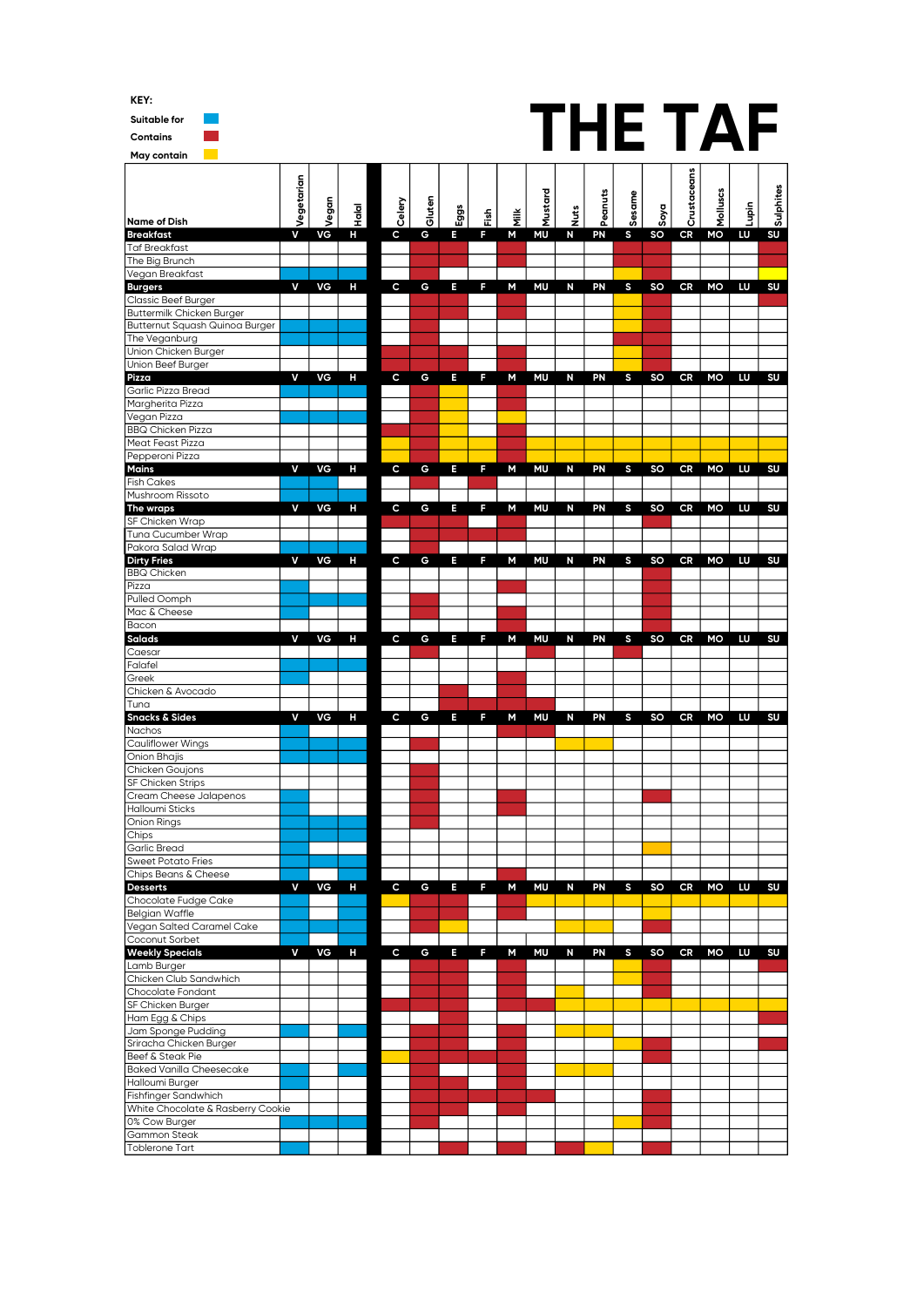| Name of Dish           | Vegetarian | Vegan | $rac{1}{2}$ | Celery       | Gluten | Eggs | Fish | ĚΣ | Mustard   | <b>Nuts</b> | Peanuts | Sesame | Soya      | Crustaceans | Molluscs | iquin | Sulphites |
|------------------------|------------|-------|-------------|--------------|--------|------|------|----|-----------|-------------|---------|--------|-----------|-------------|----------|-------|-----------|
| <b>Late Night Food</b> | v          | VG    | Н           | $\mathbf{C}$ | G      | п    | F    | М  | <b>MU</b> | N           | PN      | s      | <b>SO</b> | CR          | MO       | LU    | SU        |
| Cheese Burger          |            |       |             |              |        |      |      |    |           |             |         |        |           |             |          |       |           |
| Chicken Burger         |            |       |             |              |        |      |      |    |           |             |         |        |           |             |          |       |           |
| Vegetable Burger       |            |       |             |              |        |      |      |    |           |             |         |        |           |             |          |       |           |
| Chips                  |            |       |             |              |        |      |      |    |           |             |         |        |           |             |          |       |           |
| Cheesy Chips           |            |       |             |              |        |      |      |    |           |             |         |        |           |             |          |       |           |
| <b>Sunday carvery</b>  | v          | VG    | н           | C            | G      | н    | F    | М  | <b>MU</b> | N           | PN      | s      | <b>SO</b> | CR          | MO       | LU    | <b>SU</b> |
| Nut Roast              |            |       |             |              |        |      |      |    |           |             |         |        |           |             |          |       |           |
| Vegan Sausage          |            |       |             |              |        |      |      |    |           |             |         |        |           |             |          |       |           |
| Beef                   |            |       |             |              |        |      |      |    |           |             |         |        |           |             |          |       |           |
| Chicken                |            |       |             |              |        |      |      |    |           |             |         |        |           |             |          |       |           |
| Pork                   |            |       |             |              |        |      |      |    |           |             |         |        |           |             |          |       |           |
| Gravy                  |            |       |             |              |        |      |      |    |           |             |         |        |           |             |          |       |           |
| Peas                   |            |       |             |              |        |      |      |    |           |             |         |        |           |             |          |       |           |
| Carrots                |            |       |             |              |        |      |      |    |           |             |         |        |           |             |          |       |           |
| Stuffing               |            |       |             |              |        |      |      |    |           |             |         |        |           |             |          |       |           |
| Cauliflower Cheese     |            |       |             |              |        |      |      |    |           |             |         |        |           |             |          |       |           |
| Yorkshire Pudding      |            |       |             |              |        |      |      |    |           |             |         |        |           |             |          |       |           |
| Roast Potatoes         |            |       |             |              |        |      |      |    |           |             |         |        |           |             |          |       |           |
| Red Cabbage            |            |       |             |              |        |      |      |    |           |             |         |        |           |             |          |       |           |